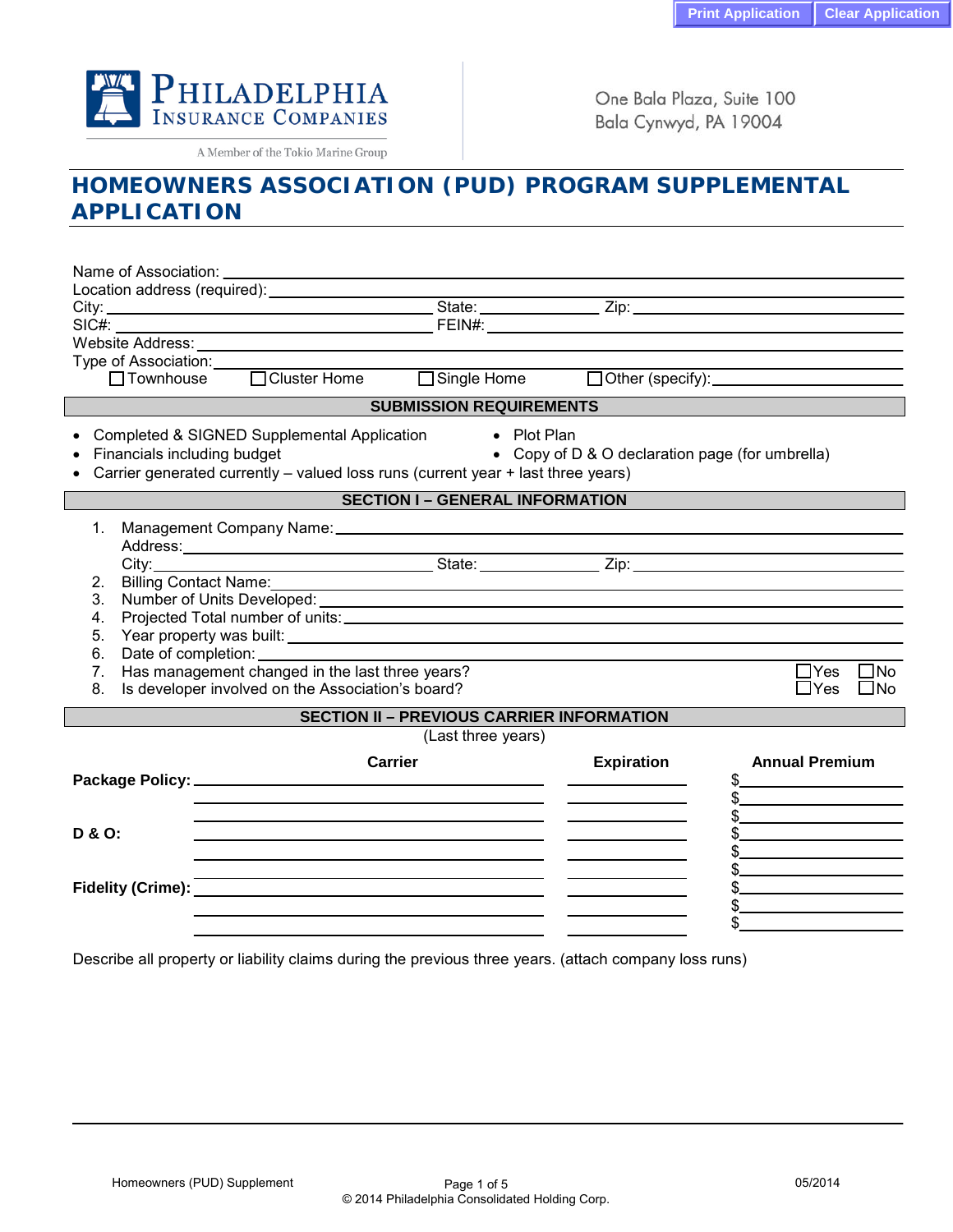|                                                                                 |                                                                                          |                                                                                                                                                                  |                    | <b>Print Application</b>                   |                            | <b>Clear Application</b>      |
|---------------------------------------------------------------------------------|------------------------------------------------------------------------------------------|------------------------------------------------------------------------------------------------------------------------------------------------------------------|--------------------|--------------------------------------------|----------------------------|-------------------------------|
|                                                                                 |                                                                                          |                                                                                                                                                                  |                    |                                            |                            |                               |
|                                                                                 |                                                                                          | <b>SECTION III - COVERAGE SELECTION</b>                                                                                                                          |                    |                                            |                            |                               |
|                                                                                 |                                                                                          | <b>A - Property Coverage Part</b><br>(Special Causes of Loss unless otherwise stated in Proposal)                                                                |                    |                                            |                            |                               |
| <b>Building</b><br><b>Limit of Insurance</b>                                    | <b>Valuation</b>                                                                         | <b>Coinsurance</b>                                                                                                                                               |                    | <b>Occupancy</b>                           |                            |                               |
| <b>Contents</b><br><b>Limit of Insurance</b>                                    | <b>Valuation</b>                                                                         | <b>Coinsurance</b>                                                                                                                                               |                    | <b>Occupancy</b>                           |                            |                               |
|                                                                                 |                                                                                          | <b>Construction of Building</b>                                                                                                                                  |                    |                                            |                            |                               |
| 1. Walls:<br>Roof:<br>2.<br>3. Floor:                                           | $\Box$ Wood Frame<br>$\Box$ Flat<br>$\Box$ Wood Frame                                    | $\Box$ Brick / Block<br>$\Box$ Pitched<br>$\Box$ Concrete                                                                                                        | $\Box$ Steel Frame | $\Box$ Other: $\Box$                       |                            |                               |
|                                                                                 |                                                                                          | <b>Building Attributes</b>                                                                                                                                       |                    |                                            |                            |                               |
| 1. Automatic Sprinklers?<br>% Sprinklered: ___________%                         | If applicable, are sprinkler pipes running through attic area insulated?                 |                                                                                                                                                                  |                    | $\Box$ N/A                                 | $\Box$ Yes<br>$\sqcap$ Yes | $\Sigma$ No<br>$\boxtimes$ No |
| 2. Central Station Alarm?                                                       |                                                                                          |                                                                                                                                                                  |                    |                                            | □Yes                       | $\Sigma$ No                   |
| 4.                                                                              | Distance from Fire Department: Number of Fire Hydrants within 60 feet:                   |                                                                                                                                                                  |                    |                                            |                            |                               |
|                                                                                 |                                                                                          | <b>Deductible to Apply (Property)</b>                                                                                                                            |                    |                                            |                            |                               |
| $\square$ \$1,000                                                               | ⊠\$2,500                                                                                 | $\square$ \$5,000                                                                                                                                                |                    | □ Other: <u>__________________________</u> |                            |                               |
| <b>Boiler Coverage desired?</b><br>1.                                           |                                                                                          |                                                                                                                                                                  |                    |                                            | <b>区Yes</b>                | $\square$ No                  |
|                                                                                 |                                                                                          | <b>B - General Liability Coverage Part</b>                                                                                                                       |                    |                                            |                            |                               |
| Limits of Liability:                                                            | \$2,000,000<br>\$1,000,000<br>\$1,000,000<br>\$1,000,000<br>\$100,000<br>\$5,000         | General Aggregate<br>Products Aggregate<br>Personal & Advertising Injury<br>Occurrence Limit<br>Fire Legal                                                       |                    |                                            |                            |                               |
|                                                                                 |                                                                                          | <b>Medical Payments</b><br>C - Automobile Coverage Part                                                                                                          |                    |                                            |                            |                               |
| 1. Hired and Non-Owned Coverage?<br>Limit of Liability: \$1,000,000             |                                                                                          |                                                                                                                                                                  |                    |                                            | <b>X</b> Yes               | $\square$ No                  |
|                                                                                 |                                                                                          | D - Crime Coverage Part                                                                                                                                          |                    |                                            |                            |                               |
| <b>Blanket Employee Dishonesty:</b><br>1.<br>Loss of Monies & Securities:<br>2. |                                                                                          | Limit: \$ 200.000 Deductible: \$<br>On premises: \$200,000 Deductible: \$<br>Off premises: \$_______________________Deductible: \$______________________________ |                    |                                            |                            |                               |
| 3.<br>4.<br><b>区CPA</b>                                                         | By whom is the financial audit completed?<br>$\Box$ Public Accountant                    | $\Box$ Staff                                                                                                                                                     |                    | $\Box$ Other: $\Box$                       |                            |                               |
| 5.<br>6.                                                                        | Frequency of audits: $\Box$ Quarterly<br>Is there a countersignature procedure in place? | $\Box$ Semi-Annually                                                                                                                                             | $\Sigma$ Annually  |                                            | <b>X</b> Yes               | $\square$ No                  |
| Homeowners (PUD) Supplement                                                     |                                                                                          | Page 2 of 5<br>© 2014 Philadelphia Consolidated Holding Corp.                                                                                                    |                    |                                            | 05/2014                    |                               |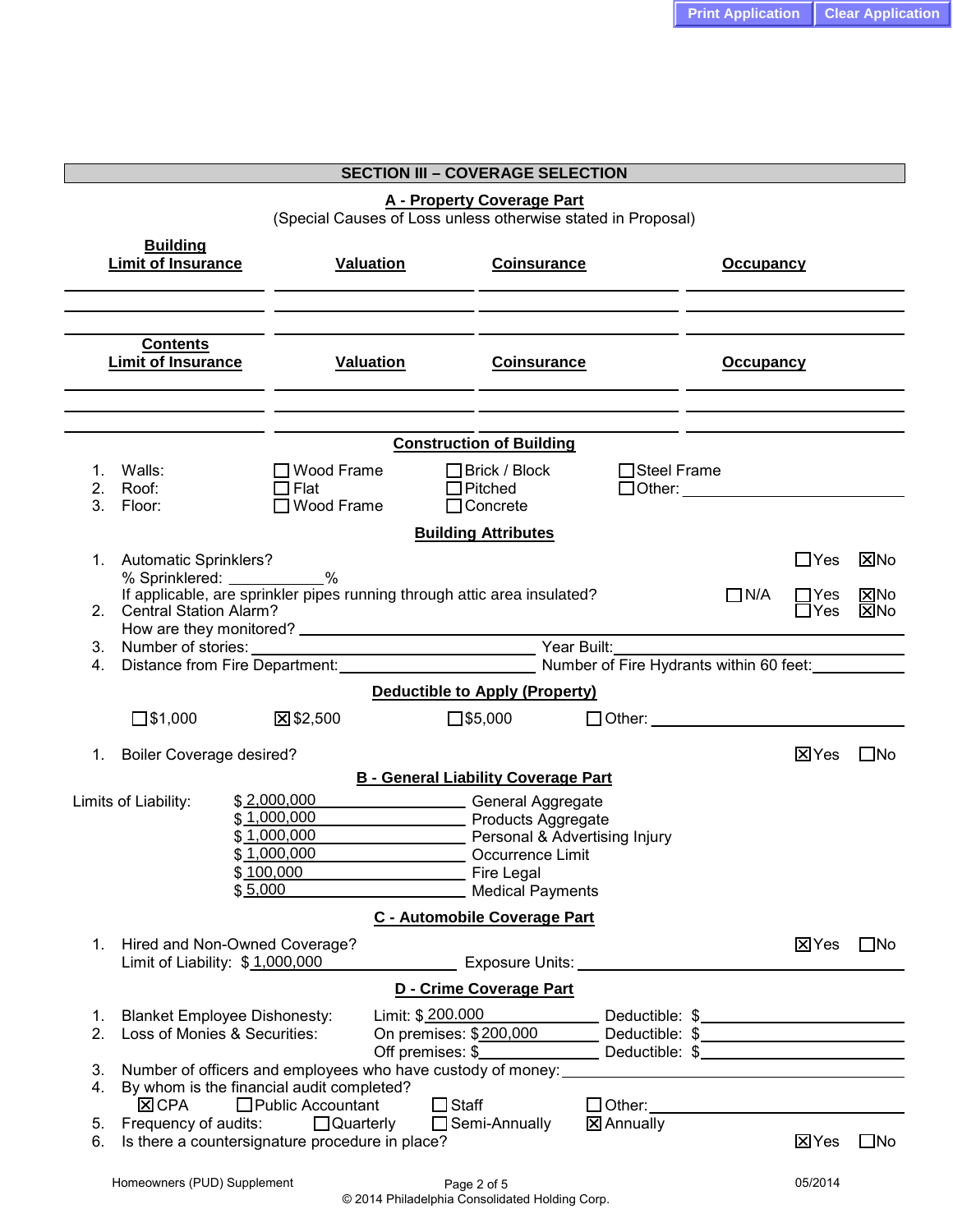7. Are the bank accounts reconciled by an individual other than someone who is authorized to make deposit or withdrawals?  $\boxtimes$  Yes  $\Box$  No

8. Frequency of deposits: Daily ; Lockbox

| $\mathbf{1}$ . | Limit of Liability: \$      |       |         |                       |
|----------------|-----------------------------|-------|---------|-----------------------|
| 2 <sub>1</sub> | Underlying Insurance:       | Limit | Carrier | <b>Effective Date</b> |
|                | Auto Liability:             |       |         |                       |
|                | General Liability:          |       |         |                       |
|                | <b>Employers Liability:</b> |       |         |                       |
|                | D & O:                      |       |         |                       |

**E - Umbrella Coverage Part**

## **SECTION IV – EXPOSURES**

| <b>Description of Exposure</b>                                                                                                      |  | Number of each                |                                  | Value           |              |
|-------------------------------------------------------------------------------------------------------------------------------------|--|-------------------------------|----------------------------------|-----------------|--------------|
| <b>X</b> Clubhouse                                                                                                                  |  | 1                             | \$                               |                 |              |
| Cabana                                                                                                                              |  |                               | \$                               |                 |              |
| Docks / Slips                                                                                                                       |  |                               | $\frac{1}{2}$                    |                 |              |
| Fitness Center (Property Limit applies if separate from clubhouse)                                                                  |  |                               | \$                               |                 |              |
| Lakes (acres)                                                                                                                       |  |                               | $\overline{\mathcal{S}}$         |                 |              |
| Playground (each)                                                                                                                   |  |                               | $\overline{\boldsymbol{\theta}}$ |                 |              |
| X Pools/Spa/Jacuzzi (each)                                                                                                          |  | 1                             | $\overline{\$}$                  |                 |              |
| Tennis Courts (each)                                                                                                                |  |                               | $\overline{\$}$                  |                 |              |
| Volley Ball Courts (each)                                                                                                           |  |                               | $\overline{\boldsymbol{\theta}}$ |                 |              |
| <b>Basketball Courts (each)</b>                                                                                                     |  |                               | \$                               |                 |              |
| Golf Courses (each)                                                                                                                 |  |                               | \$                               |                 |              |
| Gates (gated communities)                                                                                                           |  |                               | $\frac{1}{2}$                    |                 |              |
| Guardhouse                                                                                                                          |  |                               | $\overline{\boldsymbol{\theta}}$ |                 |              |
| Irrigation System (underground sprinkler system)                                                                                    |  |                               | $\overline{\mathcal{S}}$         |                 |              |
| <b>RV Parking Lot</b>                                                                                                               |  |                               | $\overline{\mathcal{E}}$         |                 |              |
| Signs                                                                                                                               |  |                               | $\overline{\$}$                  |                 |              |
| Trees/Shrubs                                                                                                                        |  |                               | $\overline{\$}$                  |                 |              |
| Dog Park                                                                                                                            |  |                               | $\overline{\mathcal{S}}$         |                 |              |
| Miscellaneous (please describe):                                                                                                    |  |                               | \$                               |                 |              |
|                                                                                                                                     |  | <b>Total Property limits:</b> | \$                               |                 |              |
| 1. Playgrounds (if applicable), what pieces of equipment are there (specify): _________<br>What is the surface under the equipment? |  |                               |                                  |                 |              |
| Fenced?                                                                                                                             |  |                               |                                  | $\Box$ Yes      | $\Box$ No    |
| Is it the financial responsibility of the Association to maintain the roads?<br>2.                                                  |  |                               |                                  | $\boxtimes$ Yes | $\square$ No |
| Is there a fitness center?<br>3.                                                                                                    |  |                               | $\sqcap$ Yes                     | $\Box$ No       |              |
| a. What is the square footage?                                                                                                      |  |                               |                                  |                 |              |
| b. If yes, are there signed Release or Waiver of Liability forms required?                                                          |  |                               |                                  | $\Box$ Yes      | $\square$ No |
| c. If yes, are medical or clinical services provided?                                                                               |  |                               |                                  | $\Box$ Yes      | $\square$ No |
| d. Are there fitness trainers?                                                                                                      |  |                               |                                  | $\Box$ Yes      | $\square$ No |
| Is there a swimming pool?<br>4.                                                                                                     |  |                               |                                  | $\Box$ Yes      | $\square$ No |
| a. Number of pools:                                                                                                                 |  |                               |                                  |                 |              |
| b. Are all swimming pools and spas compliant with Virginia Graeme Baker Pool and Spa                                                |  |                               |                                  |                 |              |
| Safety Act?                                                                                                                         |  |                               | $\Box$ Yes                       | $\square$ No    |              |
| If no, provide time table and action plan:                                                                                          |  |                               |                                  |                 |              |
|                                                                                                                                     |  |                               |                                  |                 |              |
|                                                                                                                                     |  |                               |                                  |                 |              |

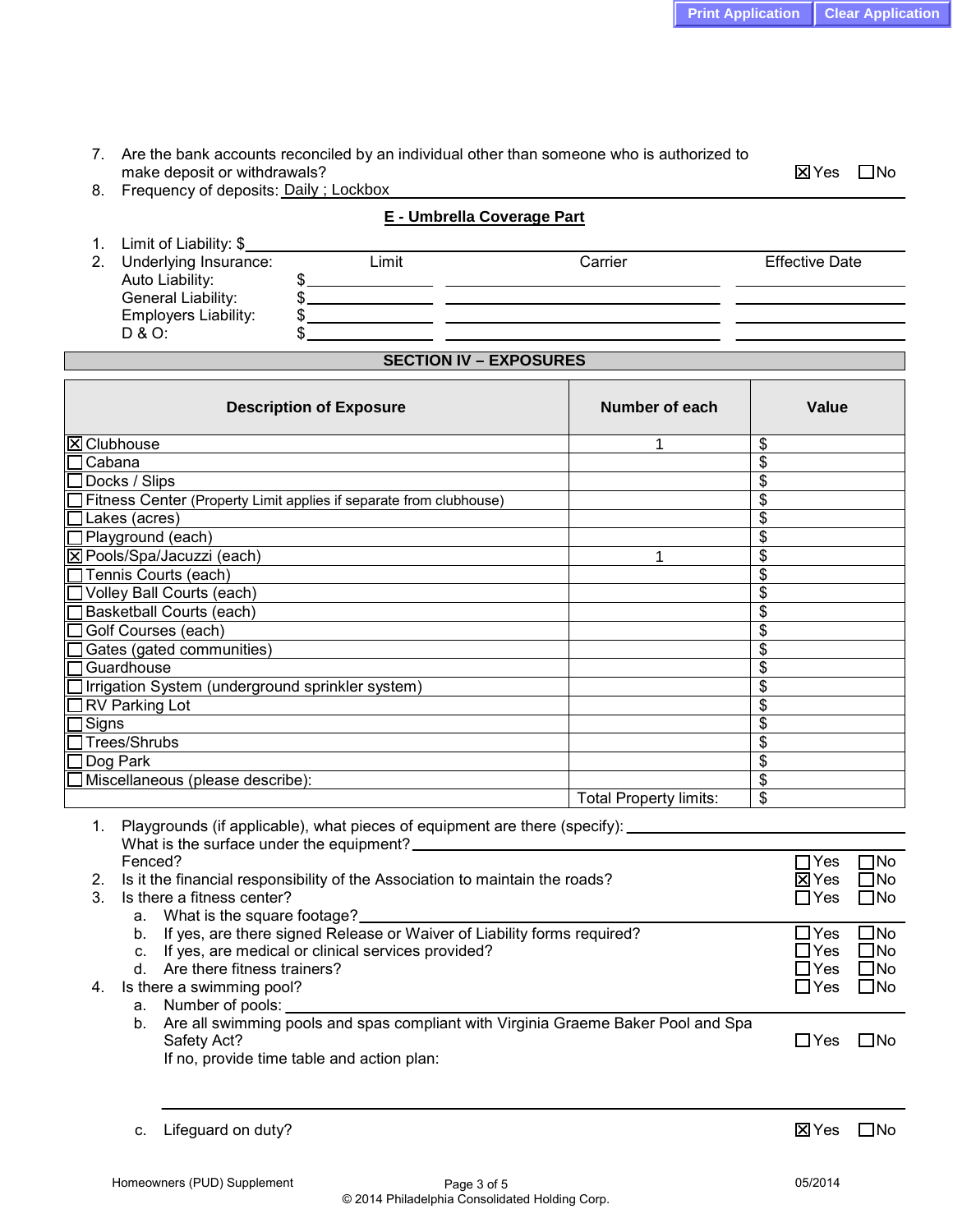| Who owns the lake?<br>а.<br>Is swimming permitted?<br>b.<br>Fishing?<br>c.<br>Boating?<br>d.<br>Are there gasoline or diesel powered boats on the lake?<br>е.<br>f.<br>Is there a dam?<br>Are signs posted?<br>g.<br>Beaches (lake or coastal)?<br>6.<br>Lifeguard on duty?<br>a.<br>Are signs posted?<br>b.<br>Swimming area roped off?<br>C.<br>Do any of the following exposures exist?<br>7.<br>$\Box$ Airport<br>$\Box$ Bridges<br>□ Sewage Treatment Facility<br>$\Box$ Animal Stables<br>$\Box$ Boat Rental<br>$\Box$ Ice Skating<br>$\square$ Ski Resort Activities<br>$\Box$ Beach-Swimming (coastal)<br>$\Box$ Condominiums<br>$\Box$ Beach-Swimming (lake)<br>□ Construction Activity<br>□ Water Treatment Facility<br>$\Box$ Moderate<br>$\square$ Barren<br>Vegetation on hillside/slope:<br>$\Box$ Thick<br>8.<br>$\Box$ Moderate<br>$\Box$ Barren<br>$\Box$ Thick<br>Brush Exposure:<br>Property maintenance by outside insured contractor?<br>9.<br>Service contracts for electrical gates, elevators, plumbing, playground equipment, exercise<br>10.<br>equipment? (Please attach list)<br>11.<br>Clubhouse:<br>Square footage (area):<br>If the building has a flat roof, has it been recoated within the past 10 years?<br>a.<br>If the building has a pitched shingle roof, has it been replaced or re-shingled within the last<br>b.<br>25 years?<br>c. Age of roof:<br>Does the building have fully operational burglar alarm system?<br>d.<br>Are there smoke detectors in common areas of the building?<br>е.<br>$\Box$ Other (specify):<br>f.<br>Wiring type:<br>$\Box$ Copper<br>$\Box$ Aluminum<br>□ Circuit Breaker<br>$\Box$ Other (specify):<br>Electrical service:<br>$\Box$ Fuses<br>q.<br>Cabana (if applicable) enclosed?<br>12.<br>13.<br>Liability insurance is verified for:<br><b>区Pool Service</b><br>$\Box$ Plumbing<br>$\Sigma$ Landscaping<br><b>X</b> Maintenance<br>14.<br>Security:<br>Is there security guards?<br>а.<br>Are they armed?<br>b.<br>c. Are security guards employed by Association or Independent Contractor?<br>$\Box$ Association<br>$\Box$ Contractor<br>** If Independent Contractor, attach a copy of certificate of insurance.<br>15. Are any events held on premises?<br>16.<br>Any property leased to others?<br>17.<br>Any sports teams sponsored? | <b>区Yes</b><br><b>X</b> Yes<br><b>X</b> Yes<br><b>X</b> Yes<br>$\Box$ Yes<br>$\exists$ Yes<br>$\exists$ Yes<br>$\Box$ Yes<br>$\Box$ Yes | $\square$ No<br>$\square$ No<br>$\square$ No<br>$\square$ No<br>$\boxtimes$ No<br>⊠No<br>$\boxtimes$ No<br>⊠No<br><b>X</b> No |
|--------------------------------------------------------------------------------------------------------------------------------------------------------------------------------------------------------------------------------------------------------------------------------------------------------------------------------------------------------------------------------------------------------------------------------------------------------------------------------------------------------------------------------------------------------------------------------------------------------------------------------------------------------------------------------------------------------------------------------------------------------------------------------------------------------------------------------------------------------------------------------------------------------------------------------------------------------------------------------------------------------------------------------------------------------------------------------------------------------------------------------------------------------------------------------------------------------------------------------------------------------------------------------------------------------------------------------------------------------------------------------------------------------------------------------------------------------------------------------------------------------------------------------------------------------------------------------------------------------------------------------------------------------------------------------------------------------------------------------------------------------------------------------------------------------------------------------------------------------------------------------------------------------------------------------------------------------------------------------------------------------------------------------------------------------------------------------------------------------------------------------------------------------------------------------------------------------------------------------------------------------------------------------------------------------------------------|-----------------------------------------------------------------------------------------------------------------------------------------|-------------------------------------------------------------------------------------------------------------------------------|
|                                                                                                                                                                                                                                                                                                                                                                                                                                                                                                                                                                                                                                                                                                                                                                                                                                                                                                                                                                                                                                                                                                                                                                                                                                                                                                                                                                                                                                                                                                                                                                                                                                                                                                                                                                                                                                                                                                                                                                                                                                                                                                                                                                                                                                                                                                                          | $\Box$ Yes<br>$\Box$ Yes                                                                                                                | $\square$ No<br>$\square$ No                                                                                                  |
|                                                                                                                                                                                                                                                                                                                                                                                                                                                                                                                                                                                                                                                                                                                                                                                                                                                                                                                                                                                                                                                                                                                                                                                                                                                                                                                                                                                                                                                                                                                                                                                                                                                                                                                                                                                                                                                                                                                                                                                                                                                                                                                                                                                                                                                                                                                          | $\Box$ Yes                                                                                                                              | $\square$ No                                                                                                                  |
|                                                                                                                                                                                                                                                                                                                                                                                                                                                                                                                                                                                                                                                                                                                                                                                                                                                                                                                                                                                                                                                                                                                                                                                                                                                                                                                                                                                                                                                                                                                                                                                                                                                                                                                                                                                                                                                                                                                                                                                                                                                                                                                                                                                                                                                                                                                          | $\Box$ Yes                                                                                                                              | $\square$ No                                                                                                                  |
|                                                                                                                                                                                                                                                                                                                                                                                                                                                                                                                                                                                                                                                                                                                                                                                                                                                                                                                                                                                                                                                                                                                                                                                                                                                                                                                                                                                                                                                                                                                                                                                                                                                                                                                                                                                                                                                                                                                                                                                                                                                                                                                                                                                                                                                                                                                          | $\sqcup$ Yes                                                                                                                            | $\square$ No                                                                                                                  |
|                                                                                                                                                                                                                                                                                                                                                                                                                                                                                                                                                                                                                                                                                                                                                                                                                                                                                                                                                                                                                                                                                                                                                                                                                                                                                                                                                                                                                                                                                                                                                                                                                                                                                                                                                                                                                                                                                                                                                                                                                                                                                                                                                                                                                                                                                                                          | $\Box$ Yes                                                                                                                              | $\square$ No                                                                                                                  |
|                                                                                                                                                                                                                                                                                                                                                                                                                                                                                                                                                                                                                                                                                                                                                                                                                                                                                                                                                                                                                                                                                                                                                                                                                                                                                                                                                                                                                                                                                                                                                                                                                                                                                                                                                                                                                                                                                                                                                                                                                                                                                                                                                                                                                                                                                                                          | $\Box$ Yes                                                                                                                              | $\square$ No                                                                                                                  |
|                                                                                                                                                                                                                                                                                                                                                                                                                                                                                                                                                                                                                                                                                                                                                                                                                                                                                                                                                                                                                                                                                                                                                                                                                                                                                                                                                                                                                                                                                                                                                                                                                                                                                                                                                                                                                                                                                                                                                                                                                                                                                                                                                                                                                                                                                                                          | $\Box$ Yes                                                                                                                              | $\square$ No                                                                                                                  |
|                                                                                                                                                                                                                                                                                                                                                                                                                                                                                                                                                                                                                                                                                                                                                                                                                                                                                                                                                                                                                                                                                                                                                                                                                                                                                                                                                                                                                                                                                                                                                                                                                                                                                                                                                                                                                                                                                                                                                                                                                                                                                                                                                                                                                                                                                                                          | $\Box$ Yes                                                                                                                              | $\square$ No                                                                                                                  |
|                                                                                                                                                                                                                                                                                                                                                                                                                                                                                                                                                                                                                                                                                                                                                                                                                                                                                                                                                                                                                                                                                                                                                                                                                                                                                                                                                                                                                                                                                                                                                                                                                                                                                                                                                                                                                                                                                                                                                                                                                                                                                                                                                                                                                                                                                                                          | $\Box$ Yes                                                                                                                              | $\square$ No                                                                                                                  |
|                                                                                                                                                                                                                                                                                                                                                                                                                                                                                                                                                                                                                                                                                                                                                                                                                                                                                                                                                                                                                                                                                                                                                                                                                                                                                                                                                                                                                                                                                                                                                                                                                                                                                                                                                                                                                                                                                                                                                                                                                                                                                                                                                                                                                                                                                                                          |                                                                                                                                         |                                                                                                                               |
|                                                                                                                                                                                                                                                                                                                                                                                                                                                                                                                                                                                                                                                                                                                                                                                                                                                                                                                                                                                                                                                                                                                                                                                                                                                                                                                                                                                                                                                                                                                                                                                                                                                                                                                                                                                                                                                                                                                                                                                                                                                                                                                                                                                                                                                                                                                          |                                                                                                                                         |                                                                                                                               |
|                                                                                                                                                                                                                                                                                                                                                                                                                                                                                                                                                                                                                                                                                                                                                                                                                                                                                                                                                                                                                                                                                                                                                                                                                                                                                                                                                                                                                                                                                                                                                                                                                                                                                                                                                                                                                                                                                                                                                                                                                                                                                                                                                                                                                                                                                                                          |                                                                                                                                         |                                                                                                                               |
|                                                                                                                                                                                                                                                                                                                                                                                                                                                                                                                                                                                                                                                                                                                                                                                                                                                                                                                                                                                                                                                                                                                                                                                                                                                                                                                                                                                                                                                                                                                                                                                                                                                                                                                                                                                                                                                                                                                                                                                                                                                                                                                                                                                                                                                                                                                          |                                                                                                                                         |                                                                                                                               |
|                                                                                                                                                                                                                                                                                                                                                                                                                                                                                                                                                                                                                                                                                                                                                                                                                                                                                                                                                                                                                                                                                                                                                                                                                                                                                                                                                                                                                                                                                                                                                                                                                                                                                                                                                                                                                                                                                                                                                                                                                                                                                                                                                                                                                                                                                                                          |                                                                                                                                         |                                                                                                                               |
|                                                                                                                                                                                                                                                                                                                                                                                                                                                                                                                                                                                                                                                                                                                                                                                                                                                                                                                                                                                                                                                                                                                                                                                                                                                                                                                                                                                                                                                                                                                                                                                                                                                                                                                                                                                                                                                                                                                                                                                                                                                                                                                                                                                                                                                                                                                          |                                                                                                                                         |                                                                                                                               |
|                                                                                                                                                                                                                                                                                                                                                                                                                                                                                                                                                                                                                                                                                                                                                                                                                                                                                                                                                                                                                                                                                                                                                                                                                                                                                                                                                                                                                                                                                                                                                                                                                                                                                                                                                                                                                                                                                                                                                                                                                                                                                                                                                                                                                                                                                                                          | $X$ Yes                                                                                                                                 | $\square$ No                                                                                                                  |
|                                                                                                                                                                                                                                                                                                                                                                                                                                                                                                                                                                                                                                                                                                                                                                                                                                                                                                                                                                                                                                                                                                                                                                                                                                                                                                                                                                                                                                                                                                                                                                                                                                                                                                                                                                                                                                                                                                                                                                                                                                                                                                                                                                                                                                                                                                                          |                                                                                                                                         |                                                                                                                               |
|                                                                                                                                                                                                                                                                                                                                                                                                                                                                                                                                                                                                                                                                                                                                                                                                                                                                                                                                                                                                                                                                                                                                                                                                                                                                                                                                                                                                                                                                                                                                                                                                                                                                                                                                                                                                                                                                                                                                                                                                                                                                                                                                                                                                                                                                                                                          | <b>X</b> Yes                                                                                                                            | $\square$ No                                                                                                                  |
|                                                                                                                                                                                                                                                                                                                                                                                                                                                                                                                                                                                                                                                                                                                                                                                                                                                                                                                                                                                                                                                                                                                                                                                                                                                                                                                                                                                                                                                                                                                                                                                                                                                                                                                                                                                                                                                                                                                                                                                                                                                                                                                                                                                                                                                                                                                          | $\Box$ Yes                                                                                                                              | $\square$ No                                                                                                                  |
|                                                                                                                                                                                                                                                                                                                                                                                                                                                                                                                                                                                                                                                                                                                                                                                                                                                                                                                                                                                                                                                                                                                                                                                                                                                                                                                                                                                                                                                                                                                                                                                                                                                                                                                                                                                                                                                                                                                                                                                                                                                                                                                                                                                                                                                                                                                          |                                                                                                                                         |                                                                                                                               |
|                                                                                                                                                                                                                                                                                                                                                                                                                                                                                                                                                                                                                                                                                                                                                                                                                                                                                                                                                                                                                                                                                                                                                                                                                                                                                                                                                                                                                                                                                                                                                                                                                                                                                                                                                                                                                                                                                                                                                                                                                                                                                                                                                                                                                                                                                                                          | $\Box$ Yes                                                                                                                              | $\square$ No                                                                                                                  |
|                                                                                                                                                                                                                                                                                                                                                                                                                                                                                                                                                                                                                                                                                                                                                                                                                                                                                                                                                                                                                                                                                                                                                                                                                                                                                                                                                                                                                                                                                                                                                                                                                                                                                                                                                                                                                                                                                                                                                                                                                                                                                                                                                                                                                                                                                                                          |                                                                                                                                         |                                                                                                                               |
|                                                                                                                                                                                                                                                                                                                                                                                                                                                                                                                                                                                                                                                                                                                                                                                                                                                                                                                                                                                                                                                                                                                                                                                                                                                                                                                                                                                                                                                                                                                                                                                                                                                                                                                                                                                                                                                                                                                                                                                                                                                                                                                                                                                                                                                                                                                          | $\Box$ Yes                                                                                                                              | $\square$ No                                                                                                                  |
|                                                                                                                                                                                                                                                                                                                                                                                                                                                                                                                                                                                                                                                                                                                                                                                                                                                                                                                                                                                                                                                                                                                                                                                                                                                                                                                                                                                                                                                                                                                                                                                                                                                                                                                                                                                                                                                                                                                                                                                                                                                                                                                                                                                                                                                                                                                          | $\Box$ Yes                                                                                                                              | $\square$ No                                                                                                                  |
|                                                                                                                                                                                                                                                                                                                                                                                                                                                                                                                                                                                                                                                                                                                                                                                                                                                                                                                                                                                                                                                                                                                                                                                                                                                                                                                                                                                                                                                                                                                                                                                                                                                                                                                                                                                                                                                                                                                                                                                                                                                                                                                                                                                                                                                                                                                          |                                                                                                                                         |                                                                                                                               |
|                                                                                                                                                                                                                                                                                                                                                                                                                                                                                                                                                                                                                                                                                                                                                                                                                                                                                                                                                                                                                                                                                                                                                                                                                                                                                                                                                                                                                                                                                                                                                                                                                                                                                                                                                                                                                                                                                                                                                                                                                                                                                                                                                                                                                                                                                                                          |                                                                                                                                         |                                                                                                                               |
|                                                                                                                                                                                                                                                                                                                                                                                                                                                                                                                                                                                                                                                                                                                                                                                                                                                                                                                                                                                                                                                                                                                                                                                                                                                                                                                                                                                                                                                                                                                                                                                                                                                                                                                                                                                                                                                                                                                                                                                                                                                                                                                                                                                                                                                                                                                          | $\Box$ Yes                                                                                                                              | $\Sigma$ No                                                                                                                   |
|                                                                                                                                                                                                                                                                                                                                                                                                                                                                                                                                                                                                                                                                                                                                                                                                                                                                                                                                                                                                                                                                                                                                                                                                                                                                                                                                                                                                                                                                                                                                                                                                                                                                                                                                                                                                                                                                                                                                                                                                                                                                                                                                                                                                                                                                                                                          |                                                                                                                                         |                                                                                                                               |
|                                                                                                                                                                                                                                                                                                                                                                                                                                                                                                                                                                                                                                                                                                                                                                                                                                                                                                                                                                                                                                                                                                                                                                                                                                                                                                                                                                                                                                                                                                                                                                                                                                                                                                                                                                                                                                                                                                                                                                                                                                                                                                                                                                                                                                                                                                                          |                                                                                                                                         |                                                                                                                               |
|                                                                                                                                                                                                                                                                                                                                                                                                                                                                                                                                                                                                                                                                                                                                                                                                                                                                                                                                                                                                                                                                                                                                                                                                                                                                                                                                                                                                                                                                                                                                                                                                                                                                                                                                                                                                                                                                                                                                                                                                                                                                                                                                                                                                                                                                                                                          | $\Box$ Yes                                                                                                                              | $\boxtimes$ No                                                                                                                |
|                                                                                                                                                                                                                                                                                                                                                                                                                                                                                                                                                                                                                                                                                                                                                                                                                                                                                                                                                                                                                                                                                                                                                                                                                                                                                                                                                                                                                                                                                                                                                                                                                                                                                                                                                                                                                                                                                                                                                                                                                                                                                                                                                                                                                                                                                                                          | $\Box$ Yes                                                                                                                              | $\Sigma$ No                                                                                                                   |
|                                                                                                                                                                                                                                                                                                                                                                                                                                                                                                                                                                                                                                                                                                                                                                                                                                                                                                                                                                                                                                                                                                                                                                                                                                                                                                                                                                                                                                                                                                                                                                                                                                                                                                                                                                                                                                                                                                                                                                                                                                                                                                                                                                                                                                                                                                                          | $\Box$ Yes                                                                                                                              | $\Sigma$ No                                                                                                                   |
|                                                                                                                                                                                                                                                                                                                                                                                                                                                                                                                                                                                                                                                                                                                                                                                                                                                                                                                                                                                                                                                                                                                                                                                                                                                                                                                                                                                                                                                                                                                                                                                                                                                                                                                                                                                                                                                                                                                                                                                                                                                                                                                                                                                                                                                                                                                          |                                                                                                                                         |                                                                                                                               |
|                                                                                                                                                                                                                                                                                                                                                                                                                                                                                                                                                                                                                                                                                                                                                                                                                                                                                                                                                                                                                                                                                                                                                                                                                                                                                                                                                                                                                                                                                                                                                                                                                                                                                                                                                                                                                                                                                                                                                                                                                                                                                                                                                                                                                                                                                                                          |                                                                                                                                         |                                                                                                                               |
|                                                                                                                                                                                                                                                                                                                                                                                                                                                                                                                                                                                                                                                                                                                                                                                                                                                                                                                                                                                                                                                                                                                                                                                                                                                                                                                                                                                                                                                                                                                                                                                                                                                                                                                                                                                                                                                                                                                                                                                                                                                                                                                                                                                                                                                                                                                          | $\Box$ Yes                                                                                                                              | $\square$ No                                                                                                                  |
|                                                                                                                                                                                                                                                                                                                                                                                                                                                                                                                                                                                                                                                                                                                                                                                                                                                                                                                                                                                                                                                                                                                                                                                                                                                                                                                                                                                                                                                                                                                                                                                                                                                                                                                                                                                                                                                                                                                                                                                                                                                                                                                                                                                                                                                                                                                          | $\Box$ Yes                                                                                                                              | $\boxtimes$ No                                                                                                                |
|                                                                                                                                                                                                                                                                                                                                                                                                                                                                                                                                                                                                                                                                                                                                                                                                                                                                                                                                                                                                                                                                                                                                                                                                                                                                                                                                                                                                                                                                                                                                                                                                                                                                                                                                                                                                                                                                                                                                                                                                                                                                                                                                                                                                                                                                                                                          | $\Box$ Yes                                                                                                                              | $\boxtimes$ No                                                                                                                |